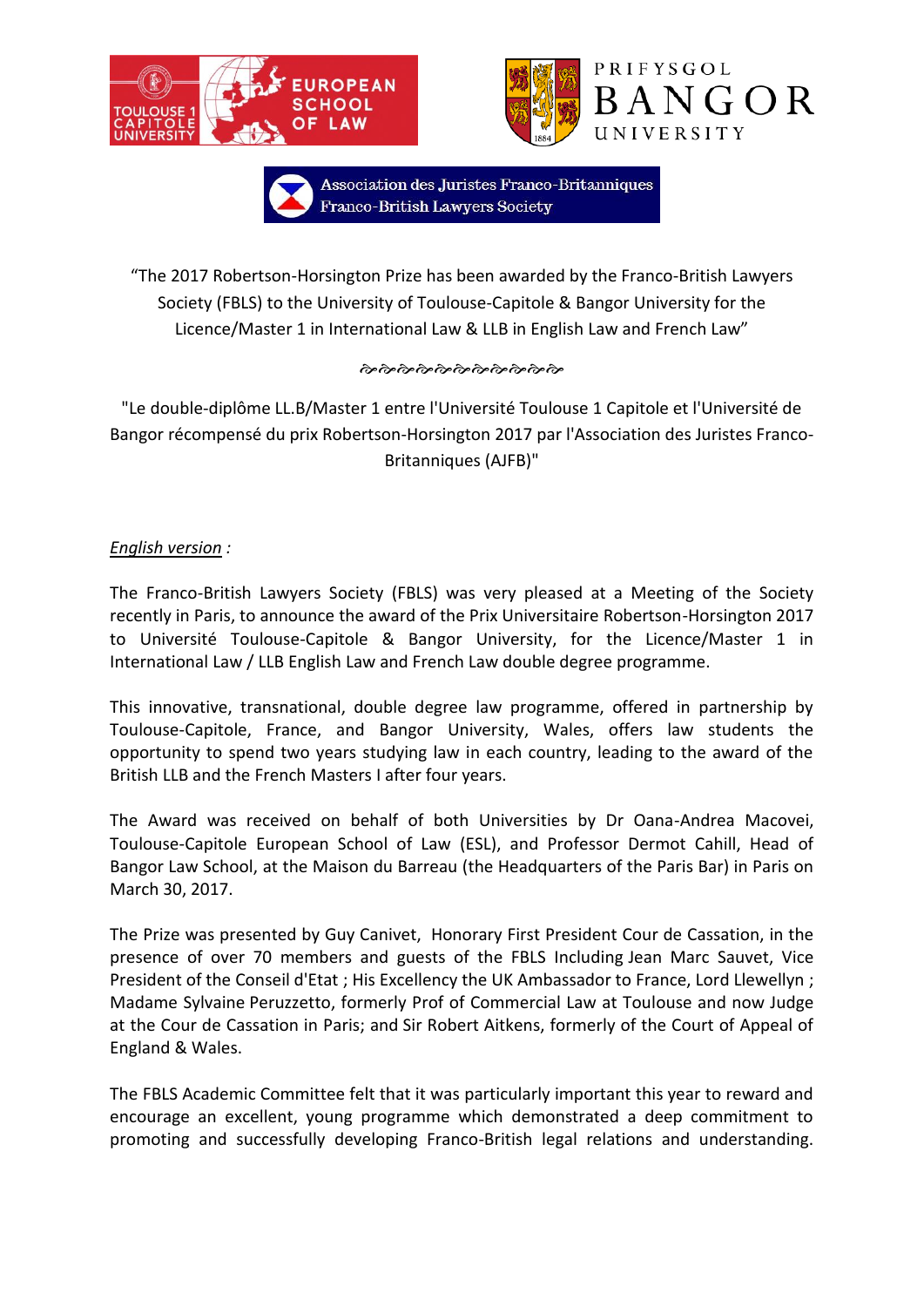The Academic Director of the FBLS, Dr Vivienne Forrest, said that "one of the obvious strengths of the programme, which caught the attention of the Committee, was the emphasis it placed on a very enriching comparative approach to law studies, skillfully linked to the study and understanding, in a broader context, of the two different cultures and legal systems".

Previous Winners of the Robertson-Horsington Prize include Université Paris1 Panthéon-Sorbonne & King's College London; Université Rennes 1 & Exeter University; and Paris X (Nanterre) and Essex Universities.

The double degree law programme expands the students' intellectual formation; allows them navigate with ease between the Common Law and Civil Law worlds; presents an excellent example of transnational legal education; and offers the students many opportunities such as internships, summer school participation, mooting, plus the fact that this programme is now part of the 17 member University European School of Law consortium centred on the Toulouse-Capitole ESL hub, which supports its growth and promotion.

Paying tribute to Claudine Chambert, formerly Head of the International Office in Toulouse, and now Secretary General of the European School of Law and Prof, (now Judge) Sylvaine Peruzzetto, who, along with Professor Dermot Cahill set up the programme between the two Universities, , Professor Cahill commented:

"*The LLB in English Law & French Law / Master I in International Law continues to go from strength to strength. The major law firms and multi-national enterprises are very interested in the graduates from the programme, because this transnational double degree law programme produces law students who can navigate easily between the Common Law and Civil Law worlds. We are delighted that the Franco-British Lawyers Society (FBLS) has awarded the programme the Robertson-Horsington Prize 2017, recognising that this degree programme is an excellent example of a genuinely transnational legal education law degree. It has been a pleasure working with the European School of Law's team at University of Toulouse-Capitole: we work together jointly, all the way from the initial selection of students stage, all the way through to maintaining programme relevancy. The students' intellectual development and formation on the programme, as well as the Franco-British cultural experience they acquire, leads to the production of nimble, fertile minds, who see new opportunities before them, that students in previous generations could only dream of. Spending two years in each country produces a legal mind that has expanded and matured to the point where the law student's personal capabilities are enhanced and highly developed. Establishing this programme with Toulouse-Capitole is probably one of the most significant projects that I have been involved in my career, as I see its potential as pointing the way to the future of innovative international legal education*."

Professor Wanda Mastor, Head of the European School of Law (ESL) which is centred on the central hub of Toulouse-Capitole commented: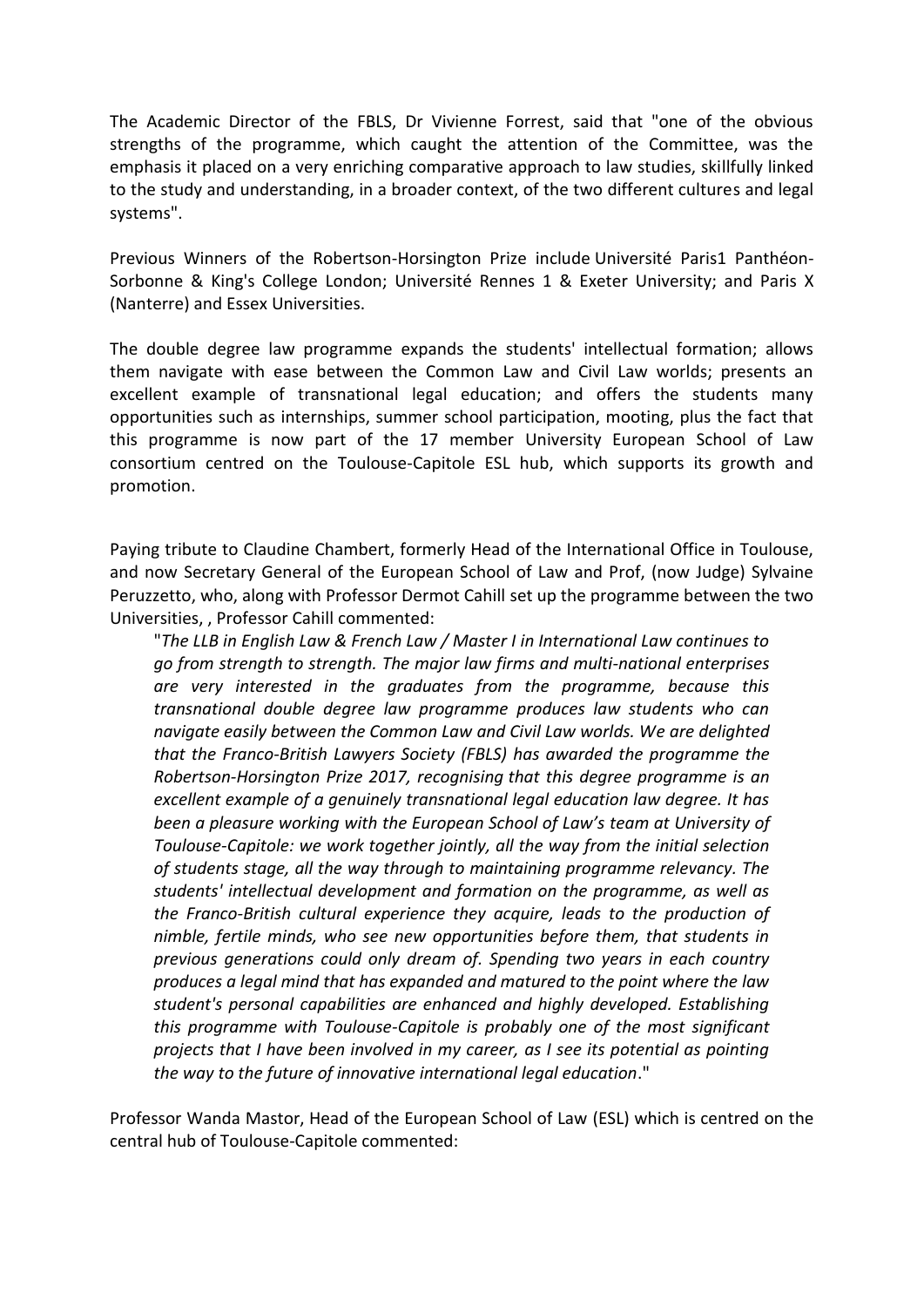"*The double degree LLB in English Law & French Law / Master I in International Law is blossoming, leading to a deepening of the relationship between the two universities, which is now extending to PhD level as well, with Bangor PhDs participating in the ELS Annual PhD workshops, along with PhDs from 16 other members in the ELS network. Working with Bangor has been a pleasure for us. So dynamic and focused on the needs of the law graduates of the 21st Century, the award of the Robertson-Horsington Prize 2017 to this model clearly highlights the way for ambitious students who want to take full advantage of the opportunities that the international legal market offers. Our students love their time in Bangor, and find the Welsh experience both enriching as well as intellectually stimulating, finding a highly internationalised boutique law school among the Welsh mountains has a touch of magic about it! We are delighted that the programme is attracting many applications as French students increasingly see their future as one that requires them to see a wider world."*

At the Awards Dinner, Dr Oana Macovei from Toulouse-Capitole stated:

"*Toulouse is delighted to have been honoured with this Award. We are committed to offering our students with the best opportunities, allowing them advance their education and preparing them during their first two years in Toulouse-Capitole to advance onto the Bangor University LLB in English Law & French Law programme. The Bangor-Toulouse double degree LLB / Master I allows our students have the best Common and Civil Law experience. Students admitted to this programme are dynamic and open-minded, and they see a bright future ahead of them*."

## *Version française :*

L'Association des Juristes Franco-Britanniques (AJFB) fut heureuse de décerner, dans le cadre d'une assemblée récemment tenue à Paris, le Prix Universitaire Robertson-Horsington 2017 aux Universités Toulouse 1 Capitole et de Bangor pour leur double-diplôme Licence/Master 1 en Droit international et LL.B in English Law & French Law.

Ce double-diplôme international et innovant, proposé grâce au partenariat entre l'Université Toulouse 1 Capitole (France) et l'Université de Bangor (Pays de Galles), offre l'opportunité à des étudiants en droit de passer deux années d'études dans chacun des pays afin d'être récompensés, à l'issue des 4 ans, par l'acquisition d'un LL.B anglais et d'un Master 1 français.

La cérémonie de remise de prix s'est tenue le 30 mars 2017 à la Maison du Barreau à Paris en présence du Docteur Oana Andreea Macovei, représentant l'Ecole Européenne de Droit de l'Université de Toulouse 1 Capitole, et du Professeur Dermot Cahill, représentant la Faculté de Droit de Bangor.

Le Prix a été remis par Guy Canivet, Premier Président Honoraire de la Cour de Cassation, en présence de plus de 70 membres et invités du FBLS parmi lesquels Jean-Marc Sauvet, Vice-Président du Conseil d'Etat ; Son Excellence l'Ambassadeur de Grande-Bretagne en France, Lord Llewellyn ; Madame Sylvaine Peruzzetto, anciennement professeur de droit des affaires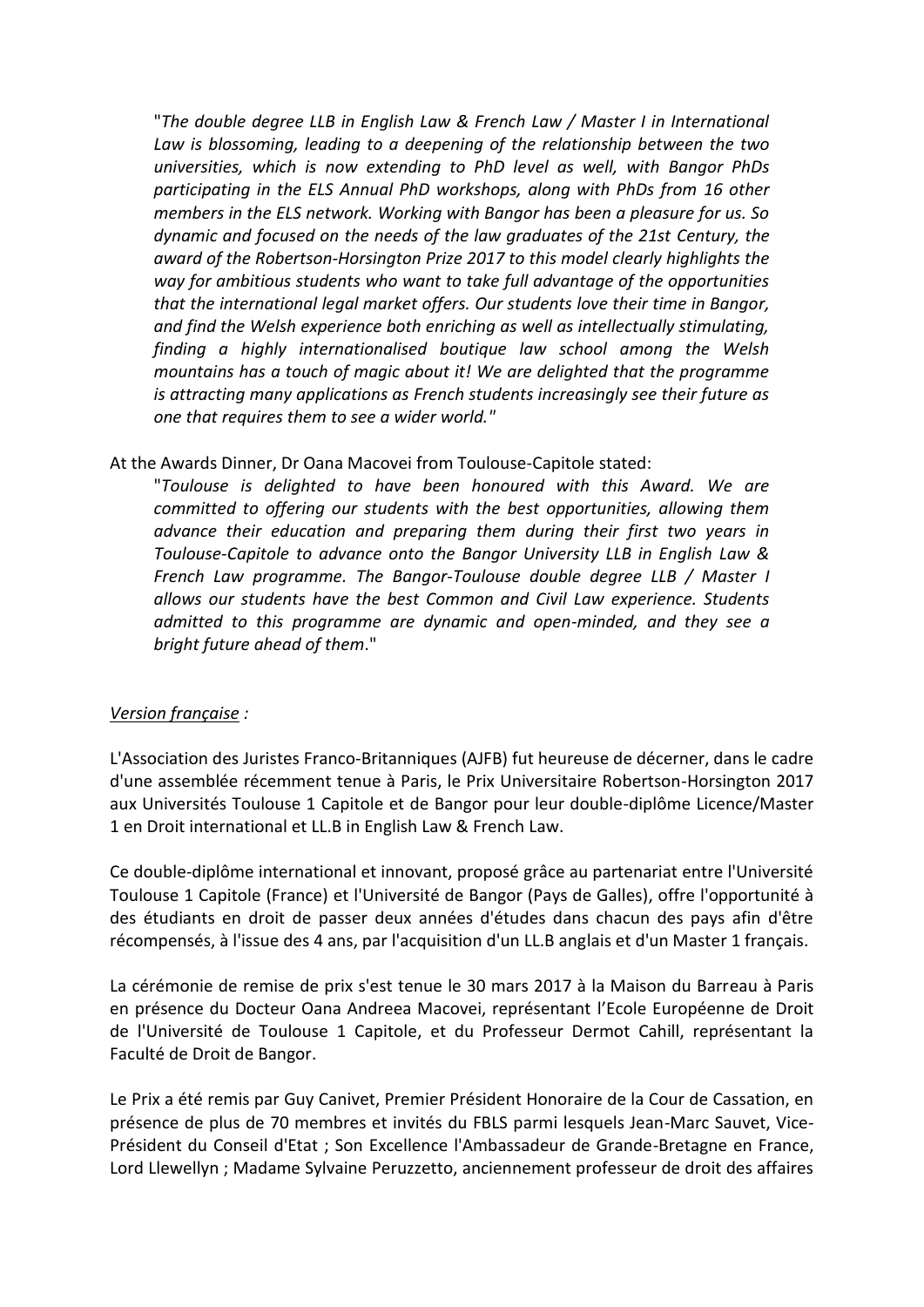à Toulouse et maintenant juge à la Cour de Cassation ; Sir Robert Aitkens, anciennement membre de la Cour d'Appel du Pays de galles et de l'Angleterre.

Le comité universitaire de l'AJFB considérait qu'il était particulièrement important d'encourager et de récompenser cette année une formation jeune faisant preuve d'un profond engagement dans la promotion, le développement et la compréhension des relations juridiques franco-britanniques.

La directrice universitaire de l'AJFB, le Dr Vivienne Forrest, déclara qu'"une des forces évidentes de cette formation : l'accent mis sur une enrichissante approche comparatiste du droit, habilement mise en relation, dans un contexte plus large, avec l'étude et la compréhension de deux cultures et systèmes juridiques différents".

Parmi les précédents vainqueurs du Prix Robertson-Horsington, peuvent être cités l'Université de Paris I (Panthéon-Sorbonne) et Kings College London ; l'Université de Rennes 1 et Exeter University ; l'Université de Paris X (Nanterre) et Essex University.

Ce double-diplôme en droit améliore la formation intellectuelle des étudiants ; leur permet de naviguer avec aisance entre les mondes de la Common Law et du droit civil ; représente un excellent exemple d'enseignement transnational du droit ; de plus, il offre aux étudiants de nombreuses opportunités comme la possibilité d'accomplir des stages, de participer à des universités d'été et à des concours de plaidoirie. En outre, cette formation s'inscrit dans un consortium de dix-sept universités rassemblées sous l'égide de l'European School of Law (ESL) qui assure son développement et sa promotion.

Tenant à rendre hommage à Claudine Chambert, ancienne directrice du service international de l'Université Toulouse 1 Capitole et maintenant secrétaire générale de European School of Law et au Professeur (et désormais juge) Sylvaine Peruzzetto qui ont initié, avec le Professeur Dermot Cahill, cette formation entre les deux universités, le Professeur et Doyen Cahill de la Faculté de Droit de Bangor a déclaré que

"*le LL.B in English law and French law / Master 1 en droit international, va de succès en succès. D'importants cabinets de droit et des entreprises internationales se montrent très intéressés par les diplômés de cette formation, grâce au fait que ce double-diplôme forme des étudiants pouvant naviguer avec aisance entre les mondes de la Common Law et du droit civil. Nous sommes ravis que l'Association des Juristes Franco-Britanniques ait récompensé cette formation du Prix Robertson-Horsington 2017 lui conférant ainsi la reconnaissance d'une formation en droit réellement transnationale. C'est un plaisir de travailler avec l'équipe de l'ESL de l'Université Toulouse 1 Capitole : nous collaborons main dans la main pour la sélection des étudiants ou dans la volonté de maintenir toute la pertinence de ce programme. Le développement intellectuel des étudiants que cette formation favorise ainsi que l'expérience culturelle franco-britannique qu'ils acquièrent les amènent à être des esprits vifs et fertiles voyant s'ouvrir devant*  eux des opportunités que les générations précédentes ne pouvaient que rêver. *Passer deux ans dans chaque pays permet d'étendre et murir une pensée du droit qui va jusqu'à améliorer et développer les capacités personnelles des étudiants. Mettre en place ce programme avec l'Université de Toulouse 1 Capitole est*